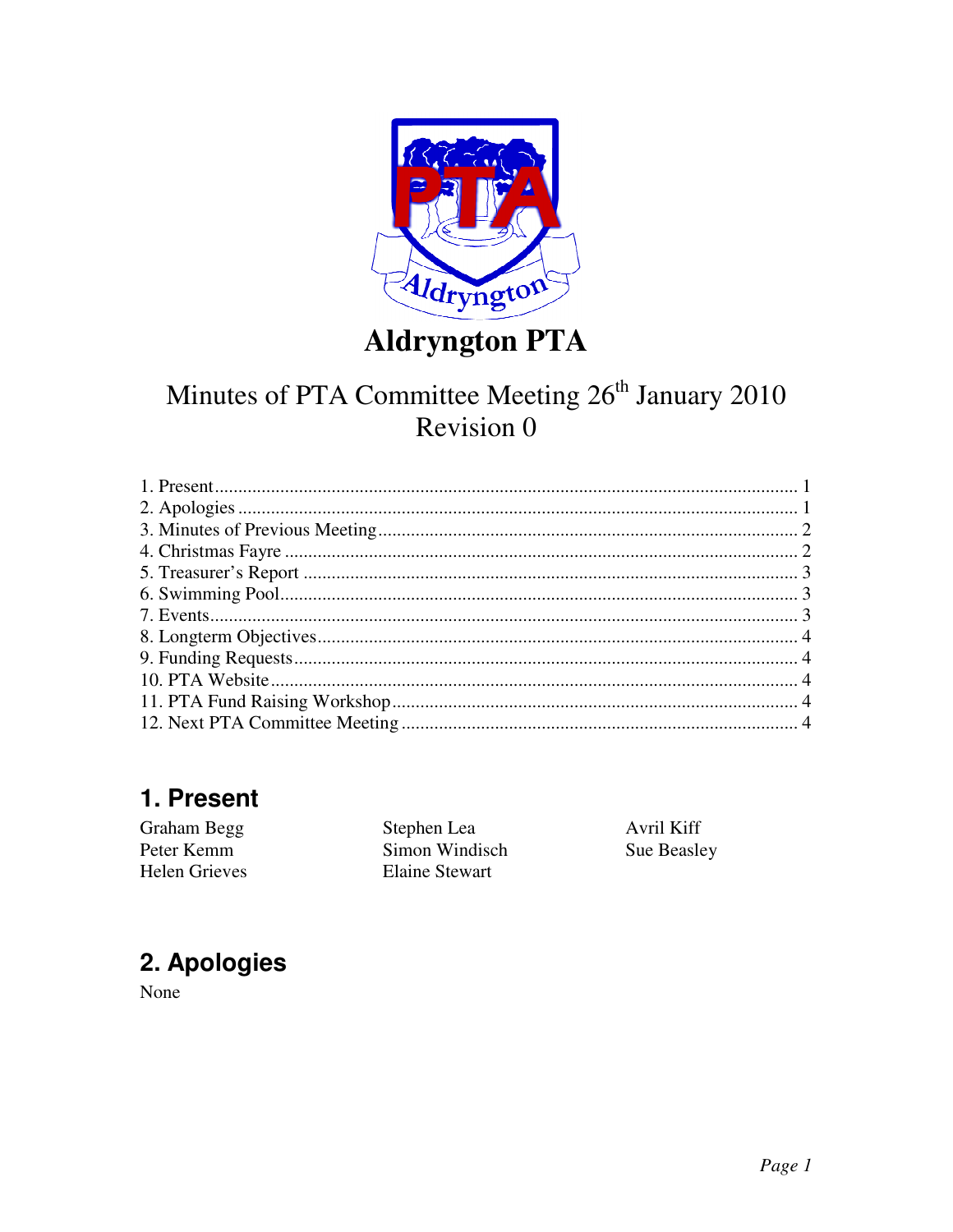#### **Action**

#### **3. Minutes of Previous Meeting**

The minutes of the previous meeting dated  $11<sup>th</sup>$  November 2009 were accepted as being correct.

PK to apply for lottery license by end of January. PK

#### **4. Christmas Fayre**

The Christmas Fayre was considered a great success and was enjoyed by all. Lessons to be learnt for next year:

- Grotto was hard work to erect and dismantle. Andy is proposing to create a new "fast build" grotto for next year.
- Heather Cullinan's comment on tidying up her classroom was noted; the room was considered to have been left in reasonable condition but we will try harder next year.
- Left over present quantities to be reviewed (especially baby presents), SB to purchase the remaining presents for next year. SB
- Consider parent rep. for PTA allocated to each classroom with responsibility of chasing parents to help at the fayre. SW to speak to Julia Marshall. SW
- Prepare list of raffle prizes
- Present stall would be good, but not a "Christmas" stall
- Advertise in pre-schools, Maiden Earley and district notice boards
- Bottle store was rather remote
- Placing tickets on teddies takes too much time
- Take care with cost of setting up stalls and prizes; Father xmas cost about right.
- Refreshments add pizza slices and panini's next year (Erica Augustine will help)
- Stock take of PTA garage
- Need somebody to take over wrap-a-present from Jane Edmund; SW to add request to PTA newsletter.
- Consider placing the general raffle at the front door with prizes behind.
- Remember to sell tickets to staff.
- Tins for float; bring them out for SL.
- Organise help to dismantle xmas tree.
- Date for this year's fayre: Sat.  $4<sup>th</sup>$  December 11:30am to 2pm

SW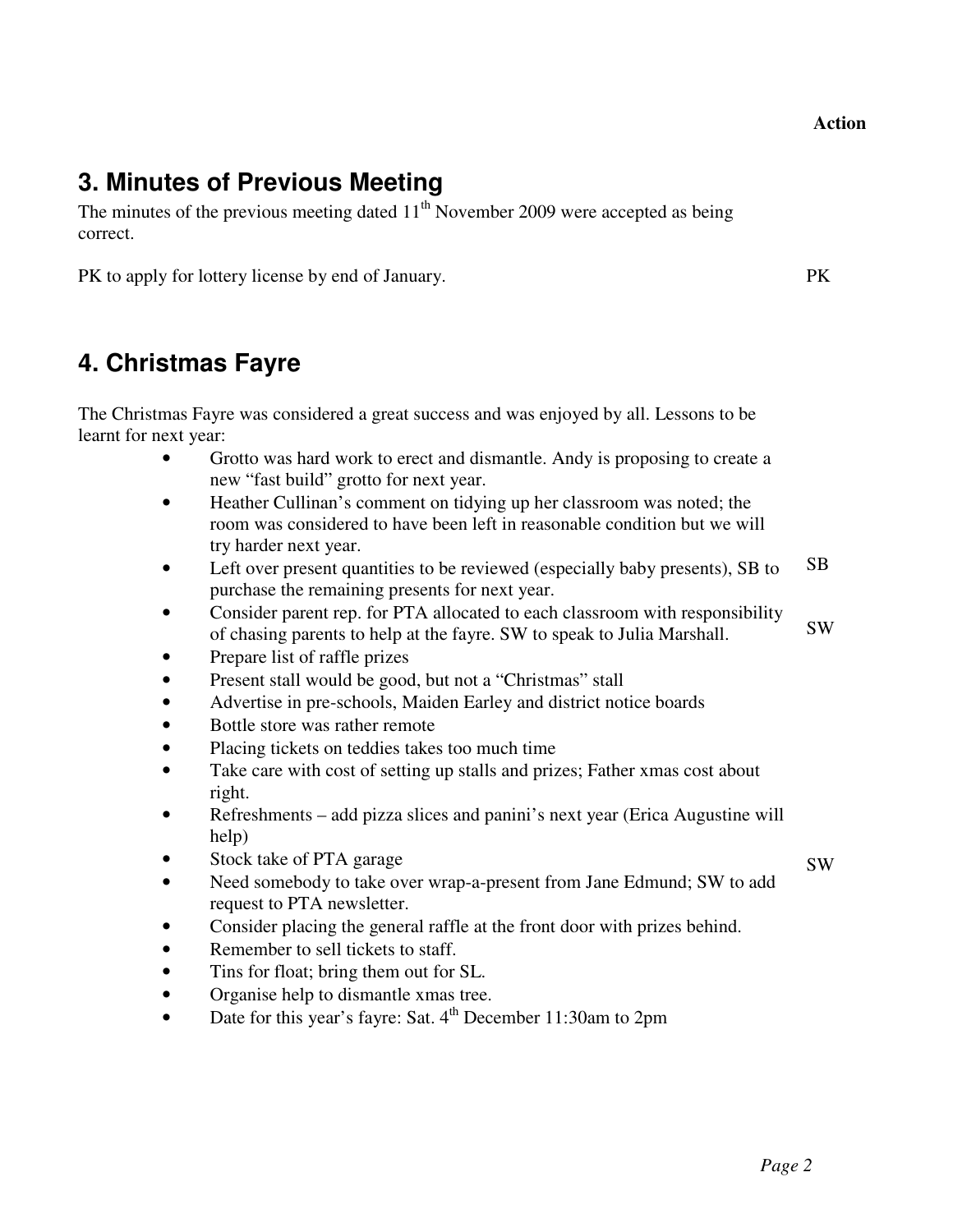#### **5. Treasurer's Report**

The accounts prepared by SL were reviewed and accepted.

# **6. Swimming Pool**

With the introduction by Wokingham of free swimming for U16 to 2011, it was considered that this year we would need to review the issues with regards encouraging parents to sign up for the PTA summer swimming sessions.

Ideas presented were:

- Reduce ticket price from current £63 to £50 or £40 by making no profit and even funding from PTA funds for one year.
- Have a trial have a go day when weather is good.
- SB to investigate lifeguarding; insurance may be an issue. SB
- HD to investigate grant.
- Turn down the thermostat.

•

Problems:

- Parents doing duty go home if nobody is there.
- Parents do not want to do duties.
- Without the PTA use, the school would be running the pool at a loss as voluntary donations for school swimming are only 60%.

Meeting next month to be held to discuss solely the swimming pool issues and look for an appropriate solution. In the mean time, PTA committee to gauge view of pool users.

#### **7. Events**

a) School disco: scheduled for  $11<sup>th</sup>$  February. Disco has been reported as being too noisy causing the children to gather in the infant's area. DJ to be instructed to turn the noise down. Justine has requested an advance of £70 for expenses – approved.

b) Bingo: scheduled for 23<sup>rd</sup> April 6:30pm for 7pm. Need a drinks license. Numbers to be limited to maximum of 120. c) Circus: schedule for Friday 1<sup>st</sup> July. Circus arrives 11am, gates open 4:30pm, starts 6pm, ends 8pm. Total cost is £2100, with 600 tickets to be sold; ticket cost at last visit was £6/head. £50 booking fee has been paid, remainder to be paid after the event. SL to speak to scouts with regards the BBQ Drinks license required. PK SL PK

HD